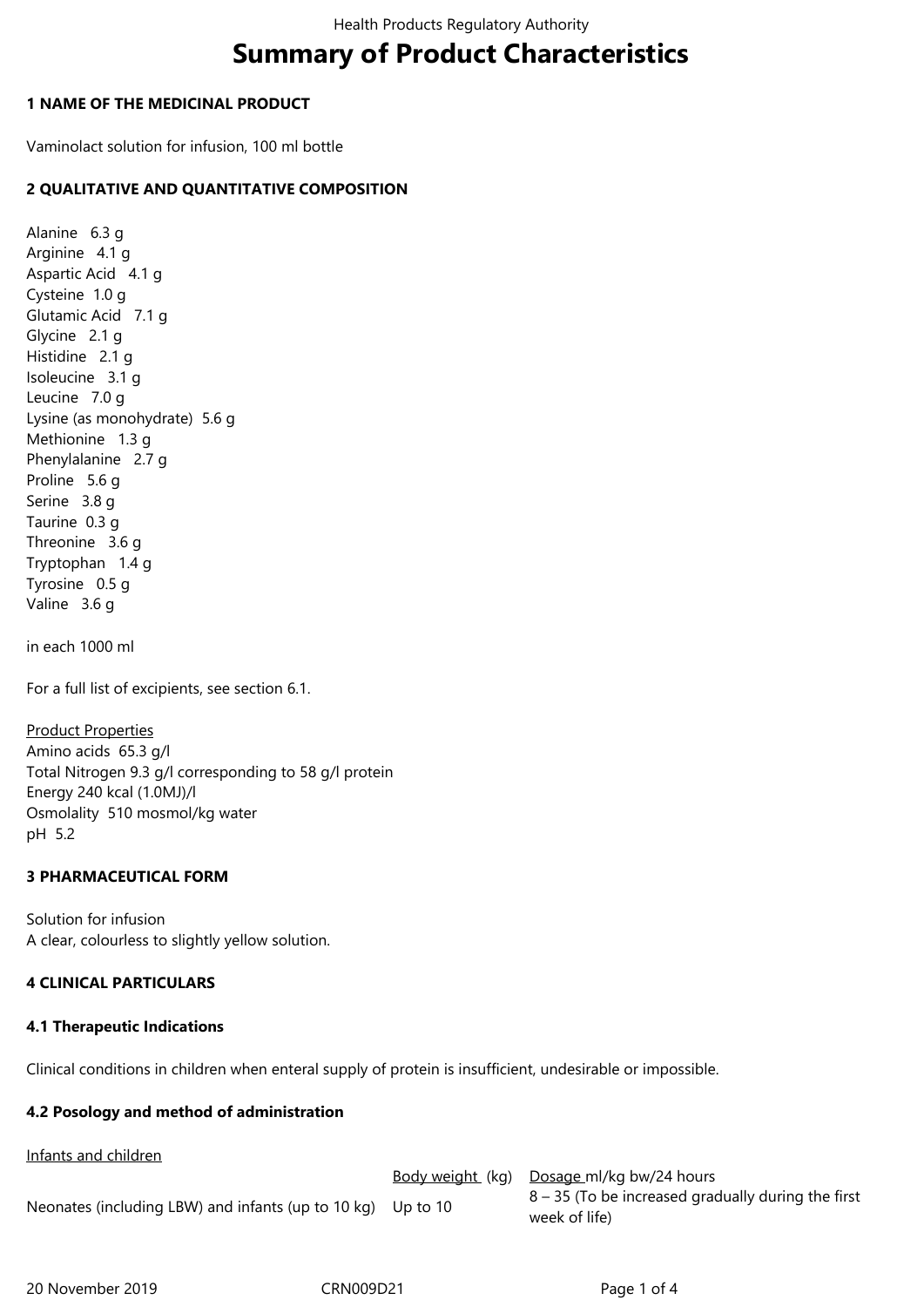#### Health Products Regulatory Authority

Solution should be administered as a continuous infusion over 24 hours using a suitable pump.

|          | <u>Body weight (kg)</u> | Dosage ml/kg bw/24 hours |
|----------|-------------------------|--------------------------|
| Children | 10                      | 24                       |
|          | 20                      | 18.5                     |
|          | 30                      | 16                       |
|          | 40                      | 14.5                     |
|          | >40                     | $***$                    |

The solution should be infused over 24 hours. (\*\*0.5 - 2.0 litres per 24 hours or 0.8 - 1.6 g amino acid/kg bw/day. Infusion should be at a rate of 2.0 - 2.8 ml per minute (40-55 drops per minute). This corresponds to an infusion time of approximately 6-8 hours per litre).

#### Adults (including the elderly)

There is no relevant use of Vaminolact in adults or the elderly.

## Method of administration

For intravenous use only.

When used in neonates and children below 2 years, the solution (in bags and administration sets) should be protected from light exposure until administration is completed (see section 4.4, 6.3 and 6.6).

## **4.3 Contraindications**

Vaminolact is contraindicated in patients with irreversible liver damage and in severe uraemia where dialysis facilities are not available.

Hypersensitivity to the active substance(s) or to any of the excipients listed in section 6.1.

# **4.4 Special warnings and precautions for use**

In extremely sick, premature and small babies requiring neonatal intensive care, liver function is likely to be immature and/or disturbed. Amino acids which, to a large extent, are metabolised by the liver may therefore accumulate in plasma. In this clinical condition, monitoring of amino acid concentration during therapy is advisable.

Light exposure of solutions for intravenous parenteral nutrition, especially after admixture with trace elements and/or vitamins, may have adverse effects on clinical outcome in neonates, due to generation of peroxides and other degradation products. When used in neonates and children below 2 years, Vaminolact should be protected from ambient light until administration is completed (see sections 4.2, 6.3 and 6.6).

Care must be taken when infusing large volume of fluids to patients with cardiac insufficiency. Amino acids must also be infused with caution in patients with disturbed protein metabolism. If the product is given together with electrolytes, electrolyte disturbance as e.g. hyperkalaemia, hypernatraemia should be corrected prior to the intravenous infusion. As with any form of nutrition, disturbances in acid-base homeostasis i.e., acidosis and alkalosis need to be corrected. Serum electrolytes, blood glucose levels, acid base balance and volume status should be monitored regularly.

As with all central venous infusions, complications of catheter insertion include air embolism and central venous thrombosis.

## **4.5 Interaction with other medicinal products and other forms of interactions**

Amino acid solutions may precipitate acute folate deficiency and folic acid should be given daily.

## **4.6 Fertility, pregnancy and lactation**

There are no or limited amount of data from the use of Vaminolact in pregnant women.

# **4.7 Effects on ability to drive and use machines**

| 20 November 2019 | CRN009D21 | Page 2 of 4 |
|------------------|-----------|-------------|
|------------------|-----------|-------------|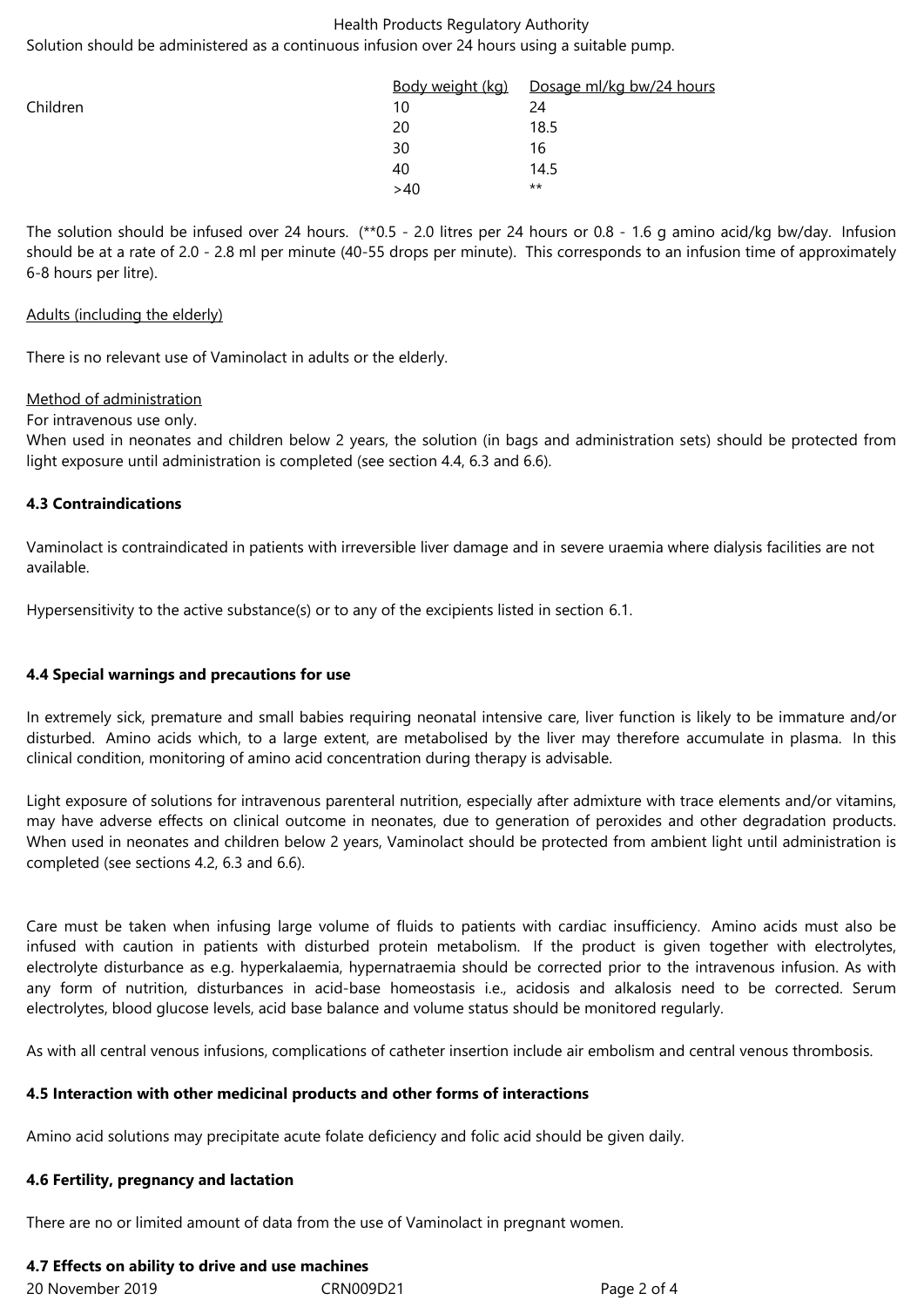#### **4.8 Undesirable effects**

Nausea may occur rarely. Thrombophlebitis may occur when peripheral veins are used, but the incidence is reduced by the simultaneous infusion of a fat emulsion.

Transiently increased liver enzymes possibly occurring during intravenous infusion return to normal levels upon stopping artificial feeding. Cholestasis reflected by increased bilirubin levels reported in some patients during artificial nutrition is not specifically attributed to the product itself.

## Reporting of suspected adverse reactions

Reporting of suspected adverse reactions after authorisation of the medicinal product is important. It allows continued monitoring of the benefit/risk balance of the medicinal product. Healthcare professionals are asked to report any suspected adverse reactions to the HPRA, Pharmacovigilance, Earlsfort Terrace, IRL - Dublin 2 or by email to: medsafety@hpra.ie

## **4.9 Overdose**

Infusion rates and volumes should be carefully monitored in infants.

Excessive infusion rates may result in nausea, vomiting, flushing and sweating. The effects of overdosage are likely to be due to the volume infused and the hypertonicity of the solution, i.e. circulatory overload.

The amount required to produce this effect will vary depending on the patient's age, weight and general condition. There are no specific antidotes for overdosage.

In case of suspected overdose the infusion should be stopped. If clinically required, supportive measures are indicated. With close biochemical monitoring specific abnormalities need to be treated appropriately, possibly including amongst others the careful infusion of vasopressors, hypotonic solutions and diuretics, sodium bicarbonate in case of metabolic acidosis.

Any corrective therapeutic intervention may be associated with side effects which need to be treated according to medical practice.

# **5 PHARMACOLOGICAL PROPERTIES**

## **5.1 Pharmacodynamic properties**

Vaminolact is formulated to supply amino acids based on the protein profile of human breast milk. It includes taurine (2 aminoethane), a sulphonic amino acid and an end product of methionine and cysteine metabolism. It has been demonstrated that taurine plays an important role in growth, development of the brain and maturation of retinal function and is also involved in hepatic biliary conjugation, especially in the neonate where bile acids are conjugated almost exclusively with taurine until some time after birth.

## **5.2 Pharmacokinetic properties**

The distribution and metabolism of intravenously infused amino acids is well known and is similar to that of dietary protein. However, there are differences, one of which is that when dietary protein is metabolised, the liver is exposed to high concentrations of amino acids as the protein enters the systemic system via the portal vein and the liver.

With slow infusion of Vaminolact the amino acids enter the systemic circulation directly and hence the excessive elevation of plasma amino acids and urinary loss is avoided. Taurine is metabolised mainly by urinary excretion and by conjugation with bile acids.

## **5.3 Preclinical safety data**

There are no preclinical data of relevance to the prescriber which are additional to that already included in other sections of the Summary of Product Characteristics.

## **6 PHARMACEUTICAL PARTICULARS**

20 November 2019 CRN009D21 Page 3 of 4